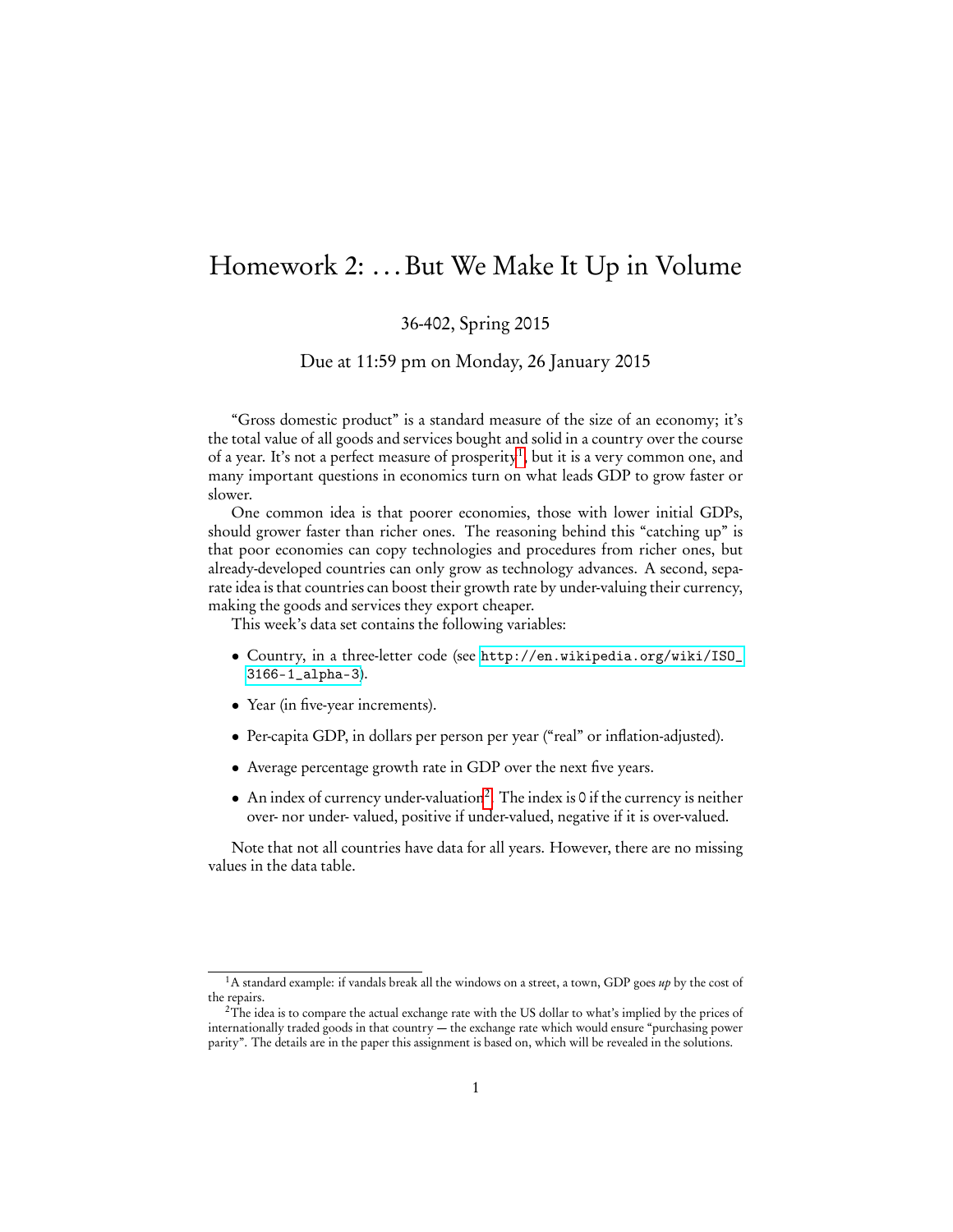- 1. (10) Linearly regress the growth rate on the under-valuation index and the log of GDP. Report the coefficients and their standard errors (to reasonable precision). Do the coefficients support the idea of "catching up"? Do they support the idea that under-valuing a currency boosts economic growth?
- 2. (20) Repeat the linear regression but add as covariates the country, and the year. Use factor(year), not year, in the regression formula.
	- (a) (5) Report the coefficients for log GDP and undervaluation, and their standard errors, to reasonable precision.
	- (b) (5) Explain why it is more appropriate to use factor(year) in the formula than just year.
	- (c) (5) Plot the coefficients on year versus time.
	- (d) (5) Does this expanded model support the idea of catching up? Of undervaluation boosting growth?
- 3. (10) Does adding in year and country as covariates improve the predictive ability of a linear model which includes log GDP and under-valuation?
	- (a) (1) What are the  $R^2$  and the adjusted  $R^2$  of the two models?
	- (b) (5) Use leave-one-out cross-validation to find the mean squared errors of the two models. Which one actually predicts better, and by how much? Hint: Use the code from lecture 3.
	- (c) (4) Explain why using 5-fold cross-validation would be hard here. (You don't need to figure out how to do it.)
- 4. (20) Kernel smoothing Use kernel regression, as implemented in the np package, to non-parametrically regress growth on log GDP, under-valuation, country, and year (treating year as a categorical variable). Hint: read chapter four carefully. In particular, try setting tol to about  $10^{-3}$  and ftol to about  $10^{-4}$  in the npreg command, and allow several minutes for it to run. (If you are using R Markdown, trying caching this part of your code.)
	- (a) (5) Give the coefficients of the kernel regression, or explain why you can't.
	- (b) (5) Plot the predicted values of the kernel regression, for each country and year, against the predicted values of the linear model.
	- (c) (5) Plot the residuals of the kernel regression against its predicted values. Should these points be scattered around a flat line, if the model is right? Are they?
	- (d) (5) The npreg function reports a cross-validated estimate of the mean squared error for the model it fits. What is that? Does the kernel regression predict better or worse than the linear model with the same variables?